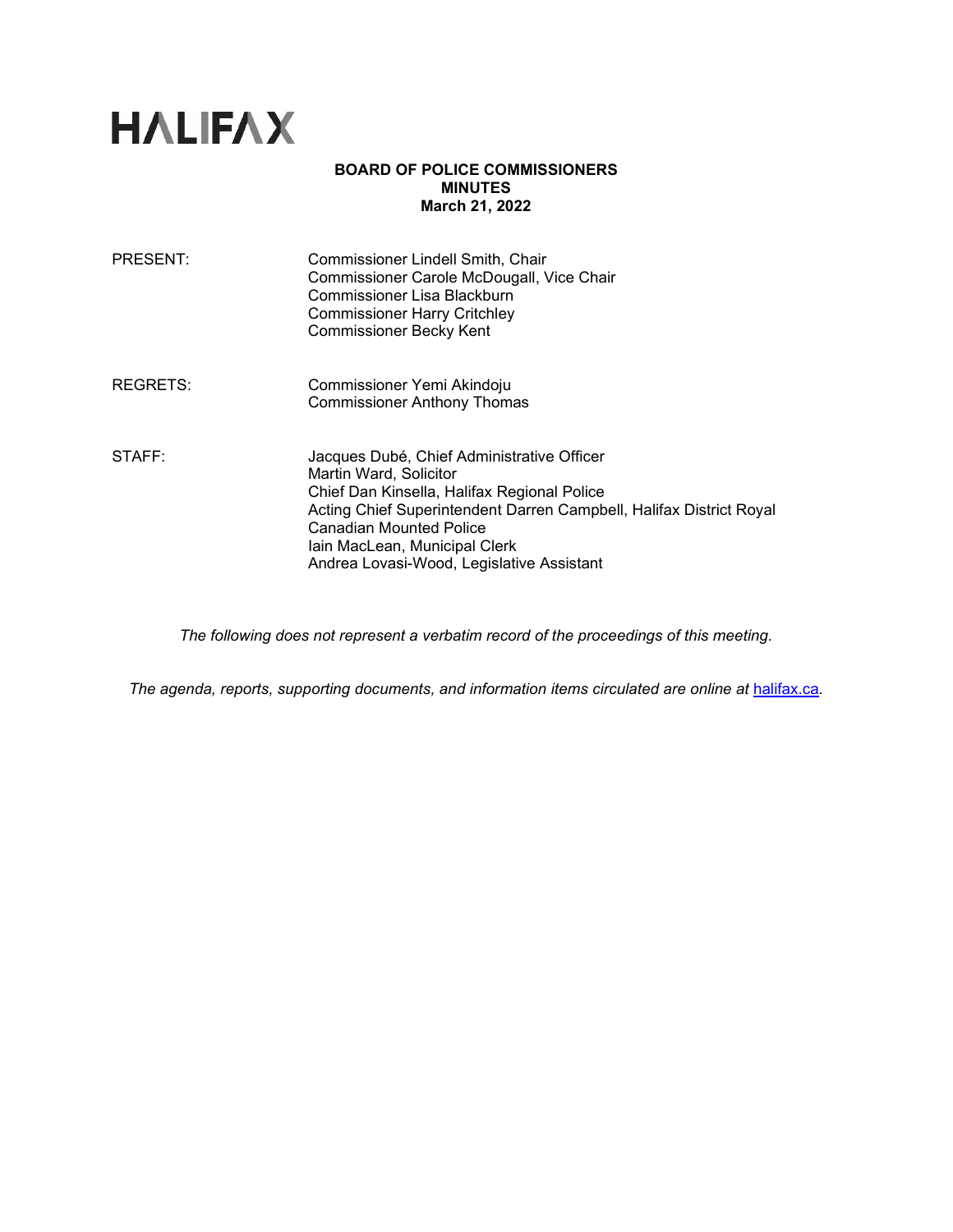*The meeting was called to order at 12:33 p.m., and recessed at 2:20 p.m. the Board of Police Commissioners reconvened in at 2:30 p.m. the Board of Police Commissioners adjourned at 4:08 p.m.*

# **1. CALL TO ORDER AND LAND ACKNOWLEDGEMENT**

The Chair called the meeting to order at 12:33 p.m. and acknowledged that the meeting took place in the traditional and ancestral territory of the Mi'kmaq people, and that we are all treaty people.

## **2. COMMUNITY ANNOUNCEMENTS**

Commissioners noted special community announcements and acknowledgements.

### **3. APPROVAL OF MINUTES – February 28, 2022 and March 9, 2022**

MOVED by Commissioner Critchley, seconded by Commissioner McDougall

### **THAT the minutes of February 28, 2022 and March 9, 2022 be approved as circulated.**

#### **MOTION PUT AND PASSED.**

# **4. APPROVAL OF THE ORDER OF BUSINESS AND APPROVAL OF ADDITIONS AND DELETIONS**

Additions:

• Item 11.1 – Commissioner Critchley – Special presentation from Sunny Mariner, Canadian lead on Violence Against Women Advocate Case Review

Deletions:

• Item 10.2.4 Commissioner Critchley – Independent legal opinion regarding the Board's jurisdiction as it relates to the review and approval of the annual HRP budget proposal

MOVED by Commissioner Blackburn, seconded by Commissioner Critchley,

#### **THAT the agenda be approved as amended.**

#### **MOTION PUT AND PASSED.**

## **5. BUSINESS ARISING OUT OF THE MINUTES**

### **6. CALL FOR DECLARATION OF CONFLICT OF INTERESTS – NONE**

#### **7. CONSIDERATION OF DEFERRED BUSINESS**

**7.1 Review of Proposed Board of Police Commissioners 2022 Meeting Schedule – December 13, 2021**

The following was before the Board of Police Commissioners:

• Staff recommendation report dated February 7, 2022

MOVED by Commissioner Blackburn, seconded by Commissioner McDougall

#### **THAT the Board of Police Commissioners approve the proposed 2022 meeting schedule until June 2022 as outlined in Attachment 1 of the February 7, 2022 staff report.**

Iain MacLean, Municipal Clerk responded to questions of clarification from the Board of Police Commissioners*.*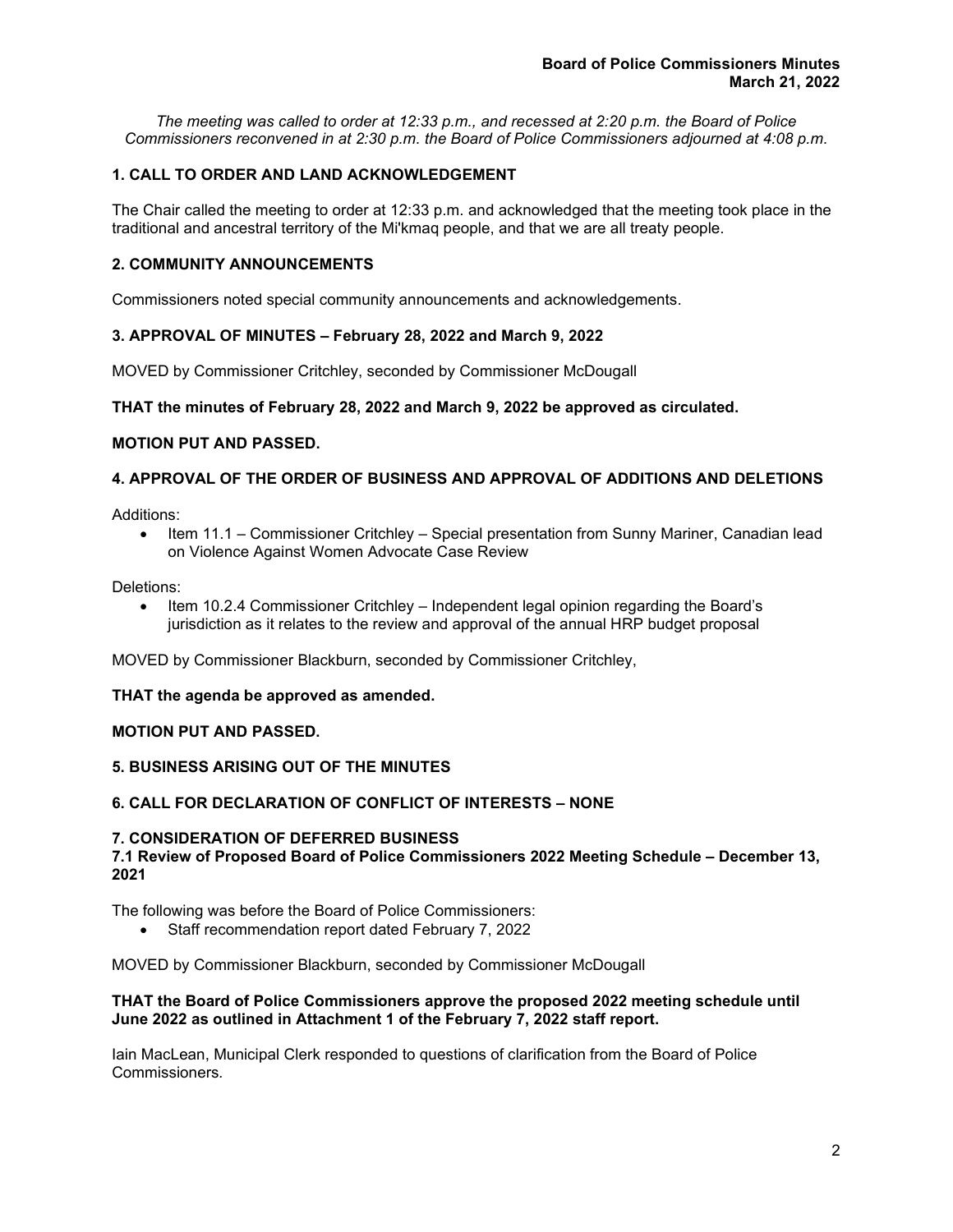## **MOTION PUT AND PASSED.**

#### **7.2 Commissioner Critchley – Human Resources consultant to study the issues of understaffing and increased mental health claims within the Halifax Regional Police – February 28, 2022**

The motion on the floor read:

MOVED by Commissioner Critchley, seconded by Commissioner Blackburn

**THAT the Chair of the Board of Police Commissioners direct the Chief Officer of the Halifax Regional Police (HRP) to, in consultation with and with the approval of the Board of Police Commissioners, hire a Human Resources consultant to study the issues of understaffing, increased mental health claims, and increased long-term absences within the Halifax Regional Police. The objective of this study would be to present a report to the Board of Police Commission which would outline:** 

- **a) the contributing factors giving rise to these issues; and**
- **b) recommendations for addressing these issues in the short, medium, and long term.**

### **This report could then inform budget deliberations in future fiscal years.**

Laura Nolan, Acting Executive Director Human Resources & Corporate Communications advised the Board of Police Commissioners regarding the human resources staffing that Human Resources & Corporate Communications currently provide Halifax Regional Police and responded to questions of clarification from the Board of Police Commissioners*.*

Jacques Dubé, Chief Administrative Officer responded to questions of clarification from the Board of Police Commissioners.

Commissioner Critchley proposed that the motion be amended to request the Chief Administrative Officer work in collaboration with the Chief of Halifax Regional Police to direct HRM human resources staff to conduct the study. As provided for in section 53 (2) of Administrative Order One, *Respecting the Procedures of the Council*, the amendment was accepted as friendly.

The motion as amended now read:

MOVED by Commissioner Critchley, seconded by Commissioner Blackburn

**THAT the Board of Police Commissioners request that the Chief Administrative Officer in collaboration with the Chief Officer of the Halifax Regional Police to, in consultation with and with the approval of the Board of Police Commissioners, direct Human Resources & Corporate Communications to study the issues of understaffing, increased mental health claims, and increased long-term absences within the Halifax Regional Police. The objective of this study would be to present a report to the Board of Police Commission which would outline:** 

- **a) the contributing factors giving rise to these issues; and**
- **b) recommendations for addressing these issues in the short, medium, and long term.**

**This report could then inform budget deliberations in future fiscal years.**

**MOTION AS AMENDED PUT AND PASSED.** 

**8. CORRESPONDENCE, PETITIONS & DELEGATIONS 8.1 Correspondence**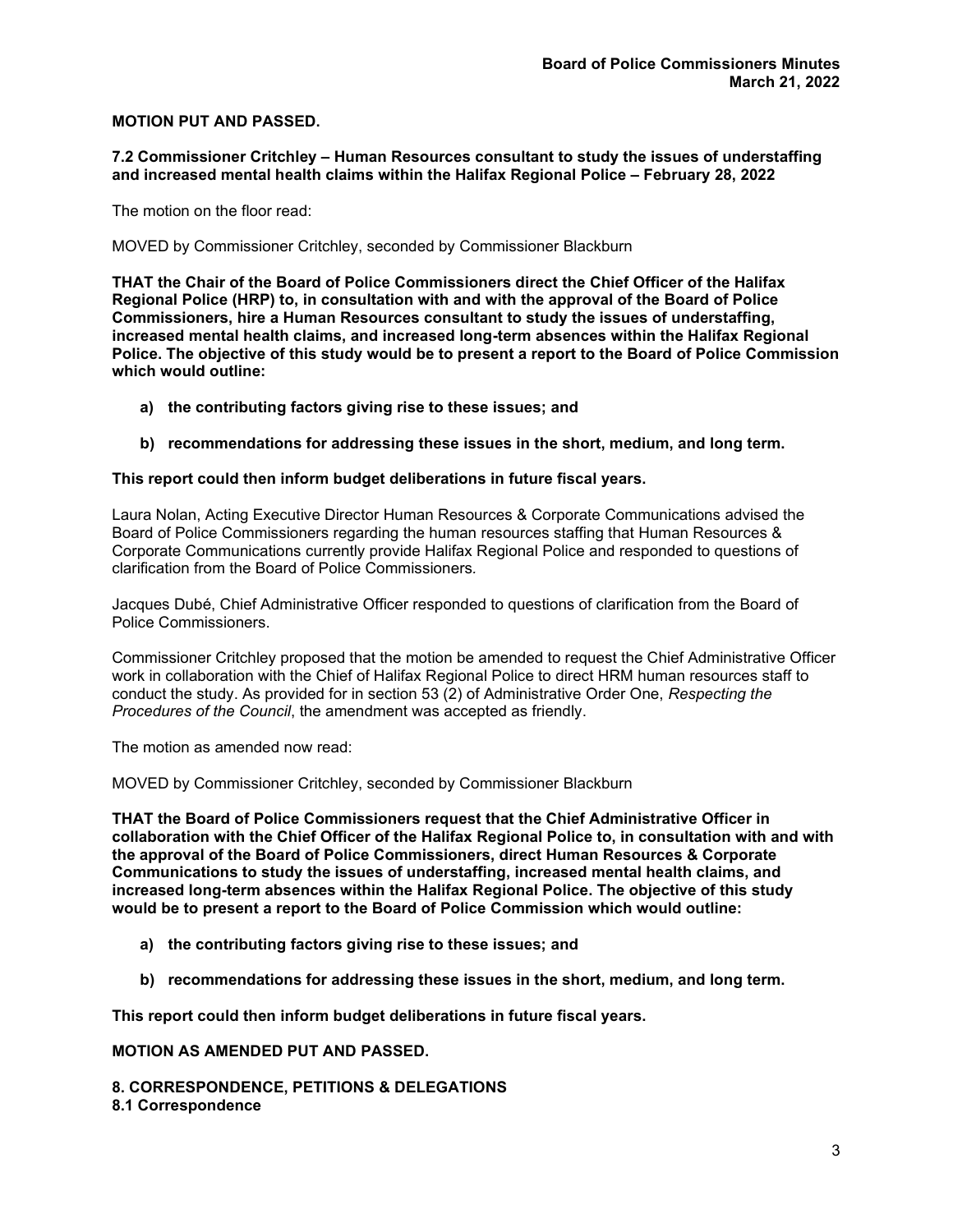Correspondence was received and circulated for item 8.3.1.

For a detailed list of correspondence received refer to the specific agenda item.

### **8.2 Petitions – None**

#### **8.3 Presentation 8.3.1 Presentation – Policing and Family Violence Against Men –** *Kelsey Green*

The following was before the Board of Police Commissioners:

- Correspondence from Kelsey Green
- Presentation dated March 21, 2022

Kelsey Green gave a presentation on family violence, equal parenting, the need to improve police response to family violence incidents and the enforcement of family court orders, as well as a proposal to develop a non-ideological collaborative consultation approach to family violence. Green responded to questions of clarification from the Board of Police Commissioners*.*

## **9. INFORMATION ITEMS BROUGHT FORWARD – NONE**

#### **10. REPORTS 10.1 STAFF 10.1.1 Wortley Report Progress Update**

The following was before the Board of Police Commissioners:

- Wortley Report Progress Update tracking document dated March 2022
- Information report from Halifax District Royal Canadian Mounted Police dated March 18, 2022

Chief Dan Kinsella, Halifax Regional Police and Acting Chief Superintendent Darren Campbell, Halifax District Royal Canadian Mounted Police (Halifax District RCMP) responded to questions of clarification from the Board of Police Commissioners*.*

Neera Ritcey, Divisional Manager, Corporate Affairs, Halifax Regional Police responded to questions of clarification from the Board of Police Commissioners*.*

### **10.2 MEMBERS OF BOARD OF POLICE COMMISSIONERS 10.2.1 Commissioner Critchley - Staff report on section 51 of the Police Act**

The following was before the Board of Police Commissioners:

• Request for Board of Police Commissioners' consideration form submitted by Commissioner **Critchley** 

MOVED by Commissioner Critchley, seconded by Commissioner Blackburn

**That the Board of Police Commissioners request a staff report from HRM Legal Services clarifying the meaning of the phrases "discipline," "personnel conduct," "contract negotiations," and "security of police operations" in section 51 of the Police Act (collectively, the "grounds" for going in camera). The staff report should provide a definition for each of these phrases and explain what evidence is required under each ground before the Board can move in camera.**

Martin Ward, Solicitor advised the Board of Police Commissioners regarding whether it is necessary to further standardize the in camera process and responded to questions of clarification from the Board of Police Commissioners.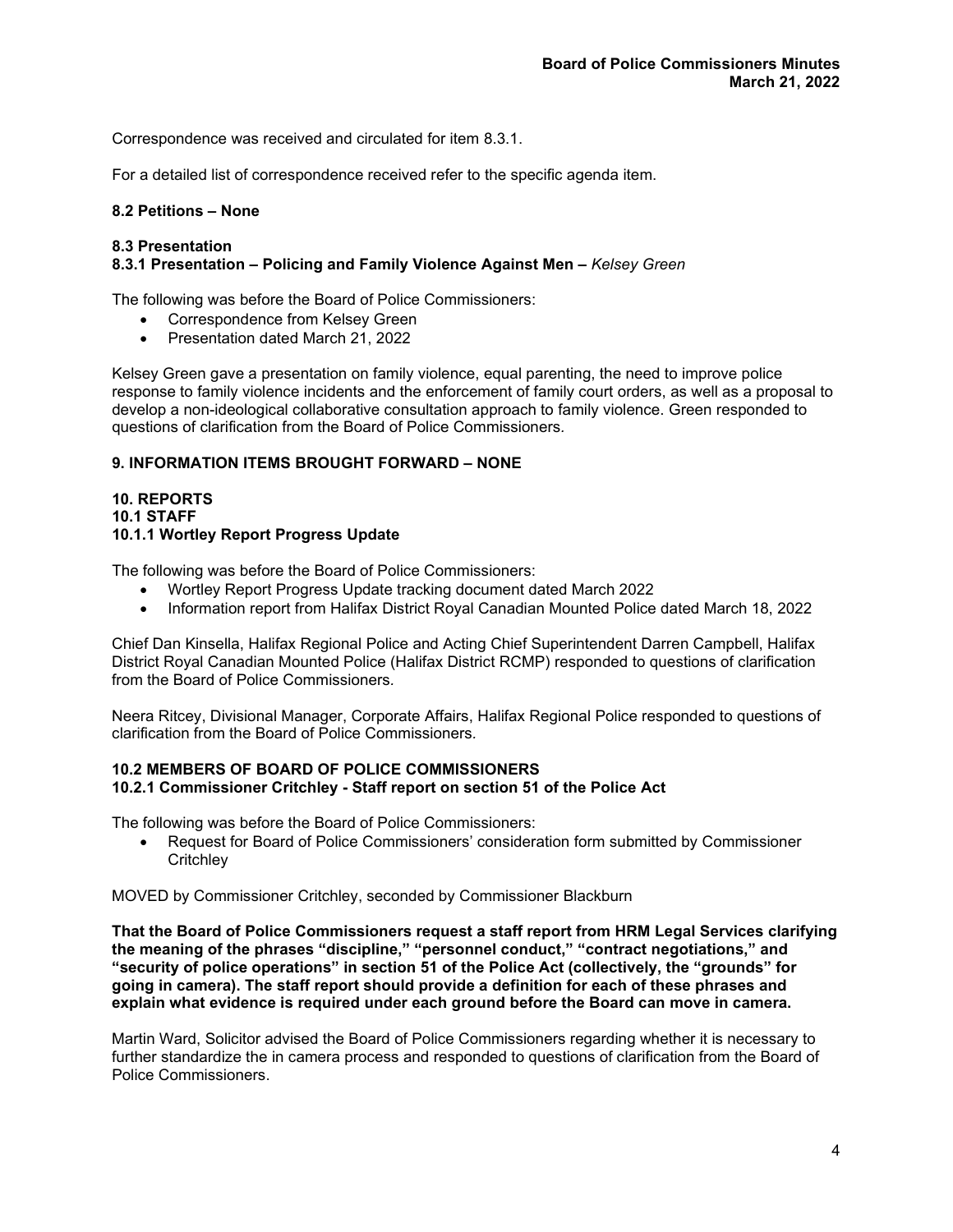Iain MacLean, Municipal Clerk responded to questions of clarification from the Board of Police Commissioners.

Commissioner Critchley proposed that the motion be amended to request that the Chief Administrative Officer review the Board of Police Commissioners procedures for going in camera and include these procedures in the Commission's Policy Manual. As provided for in section 53 (2) of Administrative Order One, *Respecting the Procedures of the Council*, the amendment was accepted as friendly.

The motion as amended now read:

MOVED by Commissioner Critchley, seconded by Commissioner Blackburn

**THAT the Board of Police Commissioners request that the Chief Administrative Officer review the Board of Police Commissioners procedures for going in camera and include these procedures in the Commission's Policy Manual.**

#### **MOTION AS AMENDED PUT AND PASSED.**

### **10.2.2 Commissioner Critchley – Staff report regarding ongoing HRP policies and procedures review**

The following was before the Board of Police Commissioners:

• Request for Board of Police Commissioners' consideration form submitted by Commissioner **Critchlev** 

MOVED by Commissioner Critchley, seconded by Commissioner Blackburn

#### **THAT the Chair of the Board of the Police Commissioners direct the Chief Officer of the Halifax Regional Police to draft a staff report providing details regarding their ongoing policies and procedures review.**

Chief Dan Kinsella, Halifax Regional Police advised the Board of Police Commissioners that an information report and presentation on the issue is scheduled to be submitted at the Commission's May or June meeting and responded to questions of clarification from the Board of Police Commissioners*.*

As provided for in section 66 of Administrative Order One, *Respecting the Procedures of the Council,* the motion was withdrawn with consent of the Board of Police Commissioners.

#### **10.2.3 Commissioner Critchley – Staff report intended to develop a new, statutorily compliant review and approval process for the annual HRP budget**

The following was before the Board of Police Commissioners:

• Request for Board of Police Commissioners' consideration form submitted by Commissioner **Critchlev** 

MOVED by Commissioner Critchley, seconded by Commissioner Kent

#### **THAT the Board of Police Commissioners request a staff report from HRM Legal and Financial Services for the purpose of developing a new budget review and approval process for the 2023/24 fiscal year which is in compliance with the Police Act.**

Martin Ward*,* Solicitor advised the Board of Police Commissioners that items 10.2.3 Commissioner Critchley – Staff report intended to develop a new, statutorily compliant review and approval process for the annual HRP budget, and 10.2.4 Commissioner Critchley – Independent legal opinion regarding the Board's jurisdiction as it relates to the review and approval of the annual HRP budget proposal, be considered at the same time.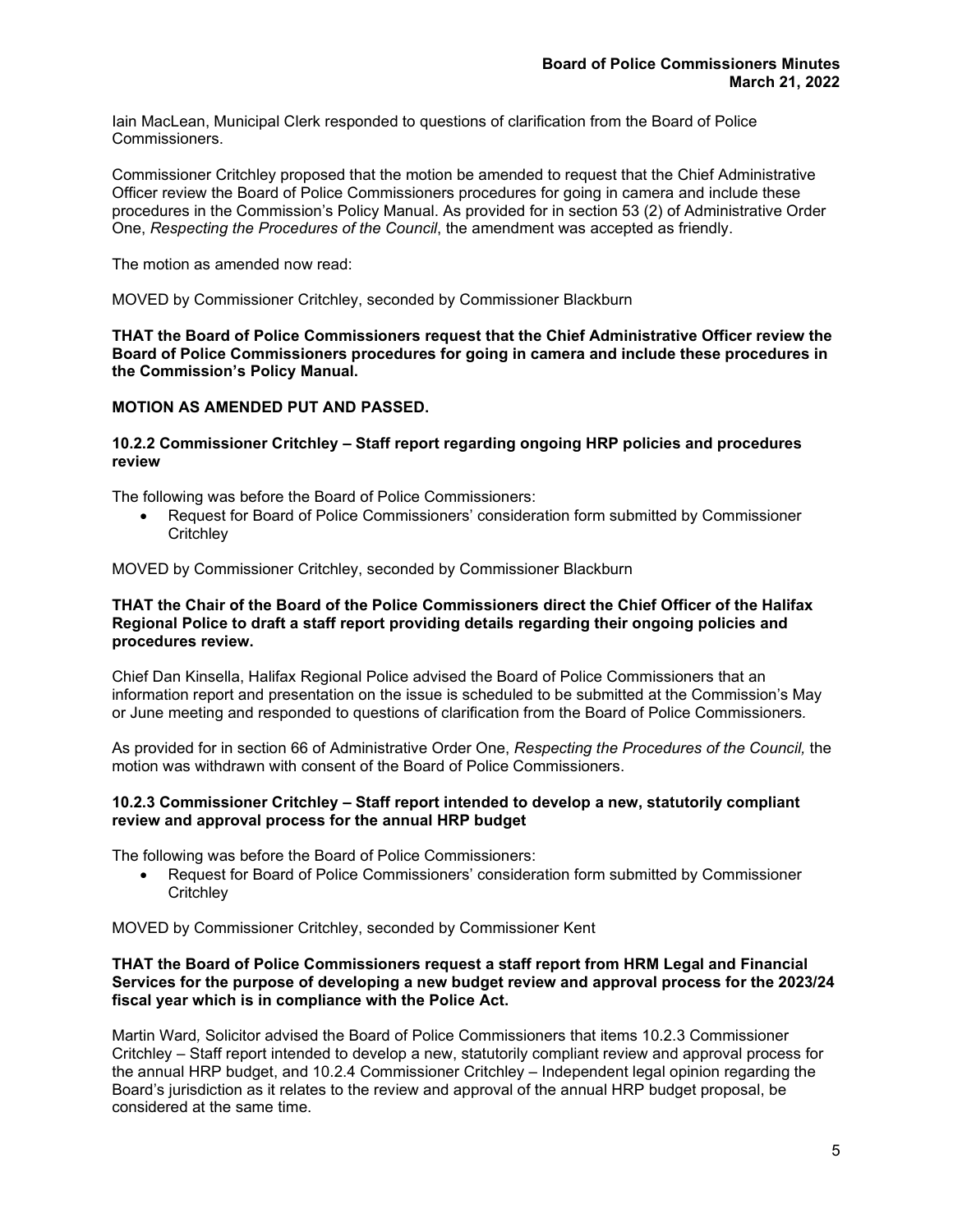Commissioner Critchley proposed that the motion be amended to combine the motions in Item 10.2.3 and Item 10.2.4 into one motion. Item 10.2.3 would be part 1 and Item 10.2.4 would be part 2 of the amended motion. As provided for in section 53 (2) of Administrative Order One, *Respecting the Procedures of the Council*, the amendment was accepted as friendly.

The motion as amended now read:

MOVED by Commissioner Critchley, seconded by Commissioner Kent

### **THAT the Board of Police Commissioners:**

- **1. Request the Chief Administrative Officer provide a staff report for the purpose of developing a new budget review and approval process for the 2023/24 fiscal year which is in compliance with the Police Act.**
- **2. Seek an independent legal opinion regarding the Board's jurisdiction under the Police Act, including as it relates to the review and approval of the annual Halifax Regional Police budget proposal under section 53 of the Act.**

Ward advised the Board of Police Commissioners regarding the respective legislative roles of the Commission and Council in the budget review process and that changes to this process would need to be made by Regional Council and responded to questions of clarification from the Board of Police Commissioners*.*

Commissioner Critchley proposed that the motion be amended so the motion is a recommendation from the Board of Police Commissioners to Regional Council, that the staff report recommended in part 1 of the motion also consider public participation at the Board of Police Commissioners during the budget review and approval process, and that part 2 request a staff report and not an independent legal opinion. As provided for in section 53 (2) of Administrative Order One, *Respecting the Procedures of the Council*, the amendment was accepted as friendly.

The motion as amended now read:

MOVED by Commissioner Critchley, seconded by Commissioner Kent

**THAT the Board of Police Commissioners recommend that Regional Council:** 

- **1. Direct the Chief Administrative Officer provide a staff report for the purpose of developing an operational and capital budget review and approval process for the Halifax Regional Police, including public consultation and associated timelines, for the 2023/24 fiscal year in compliance with the Police Act.**
- **2. Direct the Chief Administrative Officer provide a staff report regarding the Board of Police Commissioners' jurisdiction under the Police Act, including as it relates to the review and approval of the annual Halifax Regional Police budget proposal under Section 53 of the Police Act.**

## **MOTION AS AMENDED PUT AND PASSED.**

# **10.2.5 Commissioner McDougall - Canadian Association of Police Governance 33rd Annual Conference in Saskatoon**

MOVED by Commissioner McDougall, seconded by Commissioner Blackburn